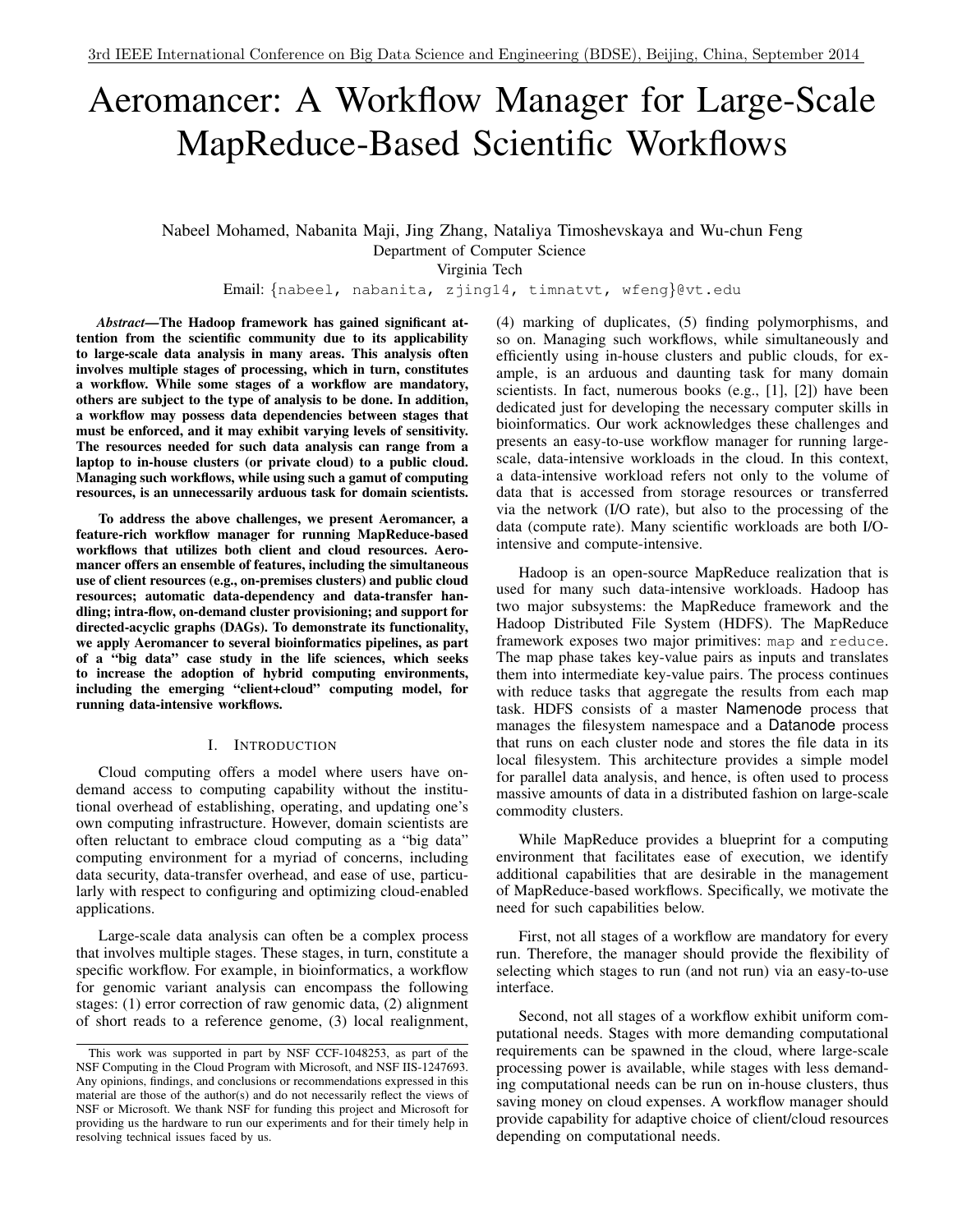Third, not all stages of a workflow scale equally. For stages that exhibit relatively poor scalability, performance might not improve much despite an increase in compute resources. As a consequence, cloud costs could be reduced or eliminated by running on fewer nodes in the cloud or running on inhouse cluster resources, respectively. This, in turn, points to the need for on-demand provisioning of compute resources in a workflow.

Fourth, some stages might process sensitive data, and hence, should be executed on private clusters for security purposes. A workflow manager should support such adaptability on the fly.

Fifth, special-purpose hardware, such as GPUs and FPGAs, could accelerate computation in the cloud, but such hardware may not be available in some cloud environments. A workflow manager should be able to allocate such functionality on the fly, when such resources are available.

Sixth, if some stages of a workflow can run in the cloud while other stages on an in-house cluster, the workflow manager needs to enable the concurrent execution of such stages, while abiding by any data dependencies between stages. Furthermore, the workflow manager should facilitate any necessary data transfers between the cloud and cluster automatically.

Towards addressing the above issues, we present Aeromancer, a feature-rich workflow manager to configure and monitor multi-stage MapReduce-based pipelines. Aeromancer is built atop of an existing software Cloudgene [3], which provides a graphical user-friendly interface to run a scientific workflow either entirely on an in-house cluster or entirely on public cloud. Additionally, Aeromancer offers a set of features that address the above-mentioned scenarios. The feature set includes the following:

- 1) Directed-acyclic graph (DAG) support for inter-stage dependencies
- 2) Support for hybrid environments, i.e., client+cloud resources
- 3) Automatic data transfers
- 4) Intra-flow on-demand cluster provisioning in the cloud
- 5) Facilitating easy debugging;
- 6) Variability of workflow execution
- 7) Plugin support;
- 8) Data transfer optimizations

The rest of the paper is organized as follows. In section II, we present an overview of related work and articulate how our work differs. Section III describes the software architecture of Aeromancer, whose main features are presented in detail in section IV. Finally, in section V, we demonstrate the applicability of Aeromancer in real-world scientific applications for genomic data analysis.

## II. RELATED WORK

Recently considerable amount of work has been done and published in cloud computing and Hadoop-based workflow management. We start our discussion with Cloudgene [3] on which Aeromancer is built upon. Cloudgene was designed to improve the usability of MapReduce programs in bioinformatics. It is easy to configure and intuitive to use and provides a graphical interface which is a much appreciated feature among domain scientists. Cloudgene is designed using components that are platform-independent like ExtJS[4], Restlet [5], and JSON [6] and offers a rich set of features. Aeromancer extends this feature set by introducing DAG-based support for workflows with intra-stage data dependencies, facilitating the usage of compute resources both in-house and in the cloud simultaneously with automated data transfer, enabling perstage on-demand cluster provisioning, and many more features mentioned later in the paper. Cloudgene will be discussed in detail in the next section.

In addition to Cloudgene, there exist many software management systems for Hadoop-based pipelines. Kepler [7], one of the earliest efforts to integrate with Hadoop, provides an easy-to-use interface to compose, execute, and monitor MapReduce applications in workflows. On the other hand, Kepler requires low-level configuration that is not very intuitive to use for domain scientists. In addition, Kepler does not integrate with existing cloud providers and does not support on-demand provisioning.

Commercial cloud providers, like Amazon and Microsoft, provide their own workflow managers, Amazon EMR [8] and Microsoft Azure HDInsight [9] with Oozie support [10], respectively. Amazon EMR only manages its public cloud resource and does not address hybrid environments. It also does not provide support for data dependencies in applications. Oozie is a workflow scheduler that is used to configure, run, and monitor MapReduce jobs. However, it does not implement automated data-dependency handling mechanisms between client and cloud resource in a hybrid environment. In both the cases, the onus falls upon the user to ensure that the data is ready and available for the application to run.

The next set of closely related tools include workflow managers for non-MapReduce-based workflows on cloud. Clovr [11] delivers a portable virtual machine (VM) image that provides several automated pipelines. Clovr VMs can utilize either client or cloud resources, but not both simultaneously. Clovr supports automatic provisioning of cluster resources during pipeline execution and offers customizable VM images that can execute on multiple platforms. Clovr is built using different components like Ergatis [12], a workflow system and Vappio [13], which is built on top of the Amazon EC2 API [14] and is used for managing EC2 clusters. Clovr currently runs on grid resources and is not MapReduce-enabled.

Galaxy [15] and Tavaxy [16] are two popular systems for the design and execution of bioinformatics workflows. Tavaxy combines Taverna [17] and Galaxy sub-workflows and supports simultaneous use of local (client) infrastructure and remote resources using web services and triggers. Galaxy can be used in combination with a cloud resource manager called CloudMan [18] to realize *Galaxy Cloudman* [19]. A recent extension to Cloudman added support for Hadoop and HTCondor [20] frameworks, and thus, is capable of "providing Hadoop as a Service," similar to Microsoft Azure HDInsight. Galaxy Cloudman allows users to launch several instances of Galaxy on a cloud to run the same workflow across several datasets. However, Galaxy does not provide native support for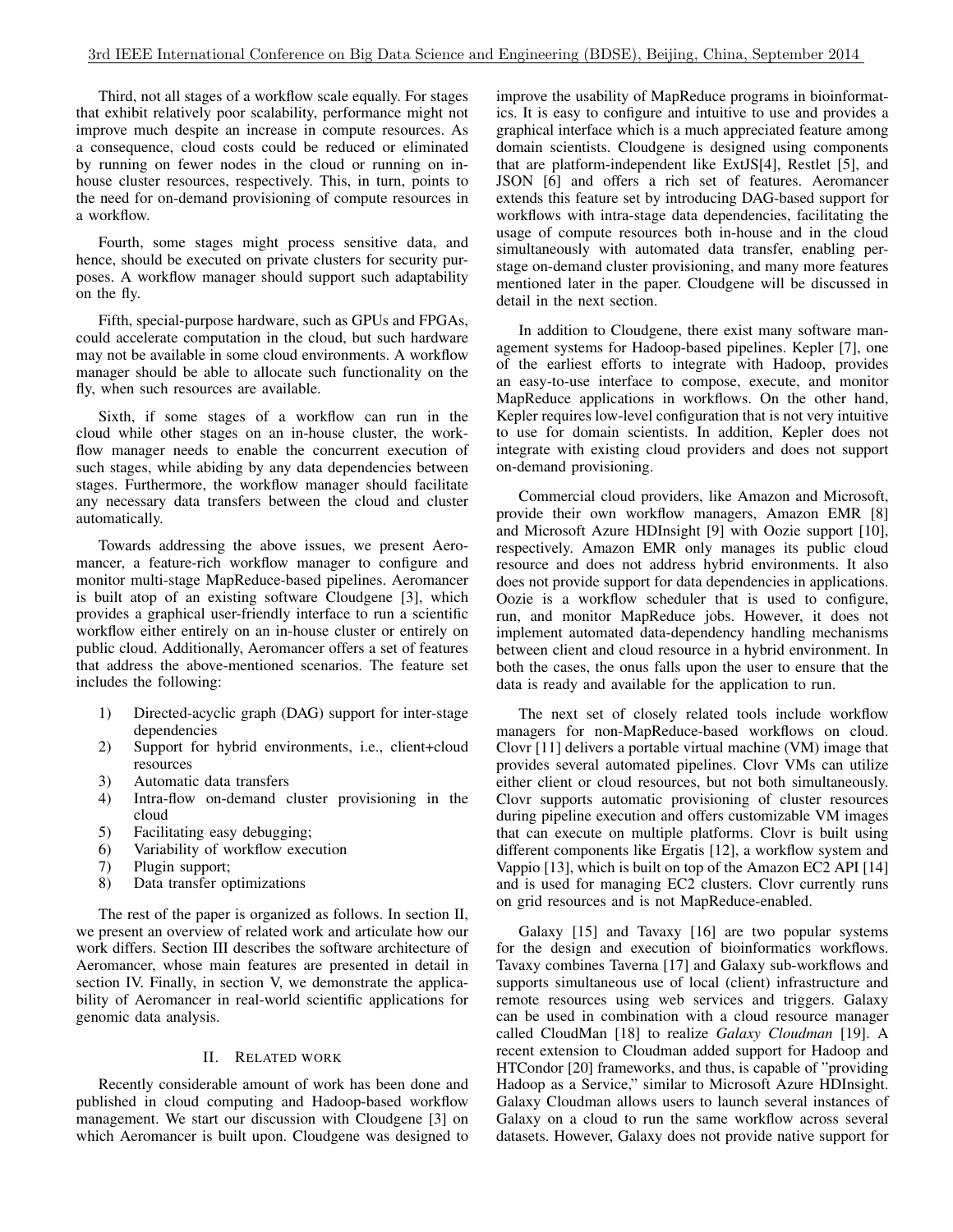Hadoop workflows, in which MapReduce-based computations in each stage are distributed across compute nodes.

#### III. DESIGN AND ARCHITECTURE OF AEROMANCER

Aeromancer builds atop Cloudgene and extends to its functionality. Here we start by discussing the existing design of Cloudgene, followed by a high-level overview of how its architecture was modified in order to create Aeromancer.

### *A. Cloudgene Overview*

Cloudgene consists of two independent modules, namely Cloudgene-Cluster and Cloudgene-MapRed. Cloudgene-Cluster provides the functionality to instantiate a cluster using public cloud resources, in particular, Amazon EC2. Exercising this functionality requires the user to provide the cluster size, credentials, and other associated information. As the Cloudgene-Cluster module is not part of Aeromancer's design, we do not discuss it any further in this paper.

The client side of Cloudgene is designed as a web application that makes use of the JavaScript framework called Sencha Ext JS. The server side utilizes the RESTful web framework *Restlet*. The client and server communicate using a platform-independent format for data interchange called JSON, short for JavaScript Object Notation.

Cloudgene-MapRed gets installed automatically on a namenode of a Hadoop cluster, either in-house or provisioned on the cloud via Cloudgene-Cluster. The user configures the MapReduce job or a pipeline of jobs using a YAML file, which we refer to as the manifest file, that should be written once for each application. Cloudgene parses the manifest file and dynamically creates a graphical web interface for the user. The user may enter the relevant input data or application parameters through this web portal to run a workflow. Once the parameter values are provided and the job is submitted, the job parameters and their corresponding values are communicated from the client (browser) to the Cloudgene server.

Next, we present the design of Cloudgene's job submission module because it is a necessary prerequisite to understand the design of Aeromancer. The job inputs submitted from the web client are sent to the Cloudgene-MapRed server. The server creates a job queue, where the jobs submitted by users are enqueued in order, as specified in Fig.1.



Fig. 1. Cloudgene job submission architecture. Worker thread executes all the stages in the job sequentially.

The enqueued job can be a simple MapReduce job or a MapReduce pipeline consisting of multiple MapReduce jobs or stages. A job-queue thread repeatedly polls the job queue for the arrival of new jobs. As soon as a new job arrives, the job-queue thread spawns a worker thread and associates the worker thread with the newly arrived job. The worker thread dequeues the job and submits it for execution using the available cluster resources. Based on this design, the execution of different jobs are independent and can be processed in parallel by different worker threads. The worker thread writes the job status periodically to a database, which the Cloudgene server queries during the monitoring of the submitted jobs from the client interface. The above design, however, has the following shortcomings:

- In a hybrid environment, where users have in-house clusters in addition to the public cloud resources, Cloudgene cannot utilize both sets of resources simultaneously. It can only lbe configured to use one cluster at a time.
- Cloudgene does not support DAG-based MapReduce pipelines. With the current design, the execution of different stages of the MapReduce pipeline is always sequential.
- The user must ensure that data dependencies are met before executing various stages within a MapReduce pipeline.

### *B. Overview of the Aeromancer Architecture*

Aeromancer is currently designed to work with the Microsoft Azure cloud. Its modular design, however, enables easy integration with other cloud providers, if desired. Future work section includes more detailed discussion of this aspect.

Aeromancer provides *platform as a service (PaaS)* for big data applications running on public clouds. like Azure HDInsight [44], which is a Windows implementation of Apache Hadoop, so user don't need to worry about the entire software stack from the operating system to the application software typical to IaaS. At the same time Aeromancer can be easily deployed on in-house cluster having Hadoop installed, which is rather a rule than exception for company or academic clusters, thus allowing to make use from already existing resources.

Aeromancer has the minimal requirement of having a single-node, on-premises Hadoop configuration. The modified Cloudgene-MapRed server, hereafter referred to as Aeromancer-mapred server, runs on the head node of the on-premises cluster and acts as a driver for the workflow management system. It is responsible for (1) controlling the provisioning of cloud resources, (2) processing workflow DAGs for both control and data dependencies (3) spawning local/remote MapReduce jobs and (4) automatically transferring data between the client and cloud resources to ensure data dependency between different stages of the pipeline. Similar to Cloudgene, the user configures the workflow in a manifest file. The web client module generates graphical wizards to take input from the user. The input is passed to the Aeromancermapred server running in the local on-premises cluster. The Aeromancer-mapred server then drives the pipeline execution towards completion. A high-level overview of Aeromancer architecture is shown in Fig.2 The below section discuss the implementation of the features offered by Aeromancer.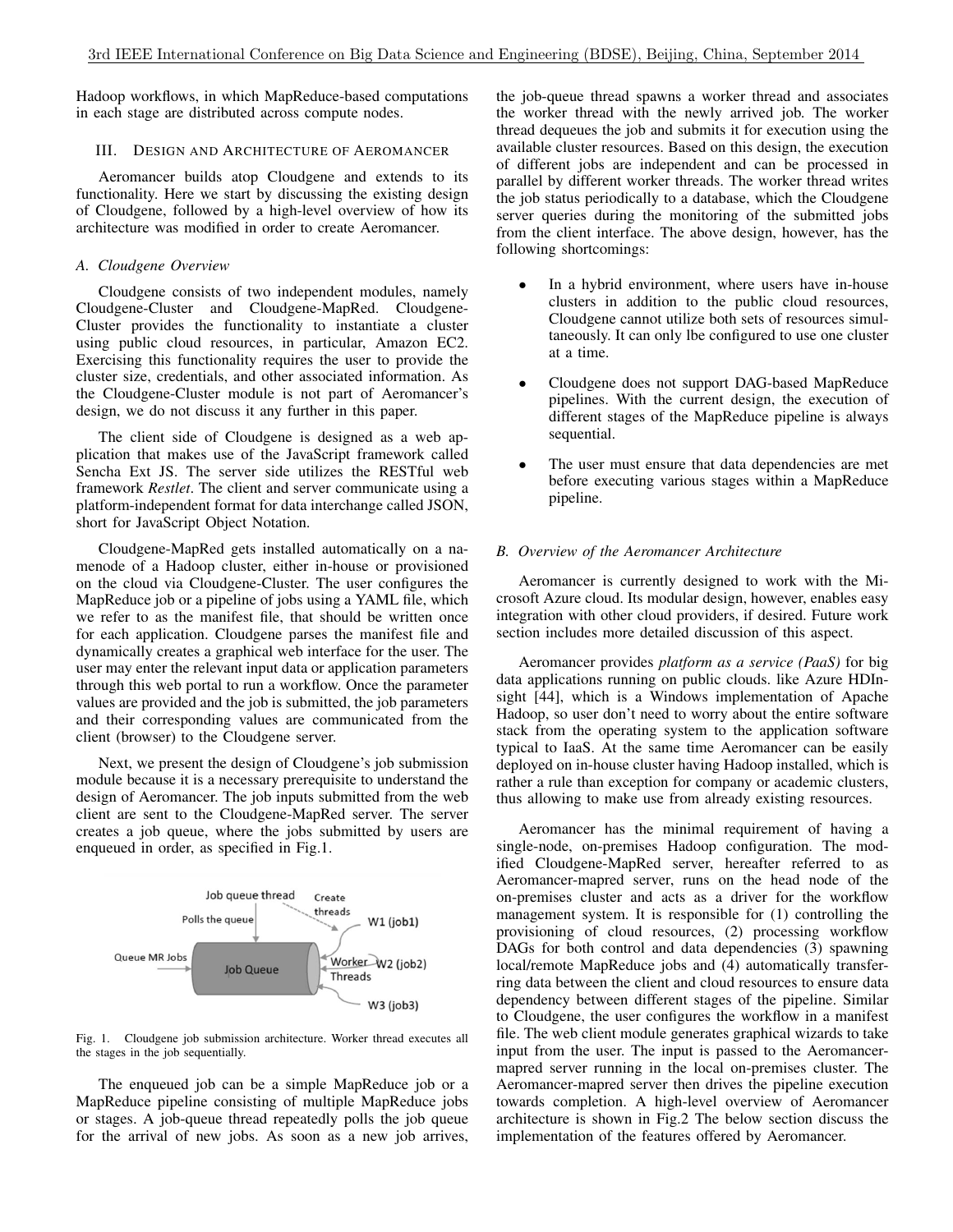

Fig. 2. High level architecture of Aeromancer

```
- name: Table Recalibration
```

```
params: -nfv -nm -nmd -na -nra -nv -ref $reference -b $s1input -o $s1output
         -djarloc $dpjarloc -p $s3platform -dbfile $dbfile
alias: s1
```

```
DAG Support
dependency: s0
```

```
- name: MergeResults
```

```
params: -nqr -nfv -nmd -na -nra -nv -ref $reference -b $s1output -o $finoutput
         -djarloc $dpjarloc -p $s3platform
```
alias: s2 dependency: s1

Fig. 3. DAG configuration fragment of manifest file

# IV. FEATURE-WISE IMPLEMENTATION DETAILS

## *A. DAG support for inter-stage dependencies*

AeroMancer creates a DAG to model the inter-stage dependencies in the workflow. In order to support this feature, the users should be capable of specifying the dependency information between different stages within a MapReduce pipeline. This support is implemented by using the following additional parameters to the manifest file (Fig.3).

- 1) The *alias* parameter is used to associate each stage in the pipeline with a name. The dependency information can be specified using the alias value of each stage.
- 2) The *dependency* parameter specifies the control and data dependency information of each stage in the pipeline, if applicable. The value of this parameter specifies a single or a list of alias, which corresponds to other stages in the pipeline that needs to complete before this stage can start its execution.

Once the user submits a job, which corresponds to a MapReduce pipeline, the Aeromancer implementation parses the dependency information for each stage in the pipeline and constructs a directed acyclic dependency graph. The vertex corresponds to a stage in the pipeline and the edges specify the dependency between stages. Only those stages that are enabled by the user at runtime are part of this graph. The dependency graph is constructed by the server thread as soon as the user submits a new job. This job is then enqueued into the job queue. In the traditional Cloudgene architecture, a worker thread dequeues the job and runs the corresponding pipeline in a sequential fashion. In Aeromancer, the worker thread instead queries a DAG processor for the next set of candidate stages to run. Refer to Fig.4. The DAG processor processes the constructed dependency graph and returns the set of vertices or stages that have an in-degree of zero. An indegree of zero implies that all data and control dependencies are met for that stage. These stages can then run in parallel using both the client and cloud resources simultaneously. Once a particular stage in the pipeline completes, the corresponding vertex is removed from the dependency graph and the worker thread immediately queries the DAG processor for the next set of eligible stages to run.

# *B. Support for hybrid environments*

As discussed earlier, Cloudgene uses a worker thread per MapReduce pipeline and executes all the stages sequentially, using either the client or cloud resources. In order to run multiple stages in parallel using both client and cloud resources simultaneously, Aeromancer introduces the *step queue*, in addition to the job queue in Cloudgene. The step queue sits below the DAG processor and enables asynchronous execution of stages using distributed resources. The set of candidate vertices or stages determined by the DAG processor is fed into this step queue, by the worker thread, for execution. The step queue is periodically polled by a step queue thread. As soon as a vertex or stage is queued, the step queue thread spawns a sub-worker thread for this stage and then continues polling. This results in an asynchronous thread processing each stage of the pipeline in parallel. As a result, multiple stages can be run independently and simultaneously using the desired resources provided by the user. The functionality of how the hybrid cloud support provided by Aeromancer is demonstrated on Fig.4. The sub-worker thread uses Apache Templeton [21] or WebHCat interface to spawn local or remote MapReduce jobs. Templeton provides a REST-based interface for launching both normal and streaming MapReduce jobs. The job launch via WebHCat returns a job ID (Job ID of the Templeton controller job), which can be used to query the status of running jobs.

# *C. Automatic data transfers*

Aeromancer implements automatic data-dependency handling for MapReduce pipelines. In traditional Cloudgene, it is the users responsibility to ensure that the data is available either by manually importing the data or by having the data available from the output of the previous stage. In order to provide this support in Aeromancer, the users should specify the input and output dataset required for each stage in the MapReduce pipeline. This support is implemented using the following two extensions in the manifest file, as shown in Fig.5.

1) The *stepinput* parameter, which is used to specify the input dataset (file or directory) required by each stage in the pipeline. The input data should be prefixed with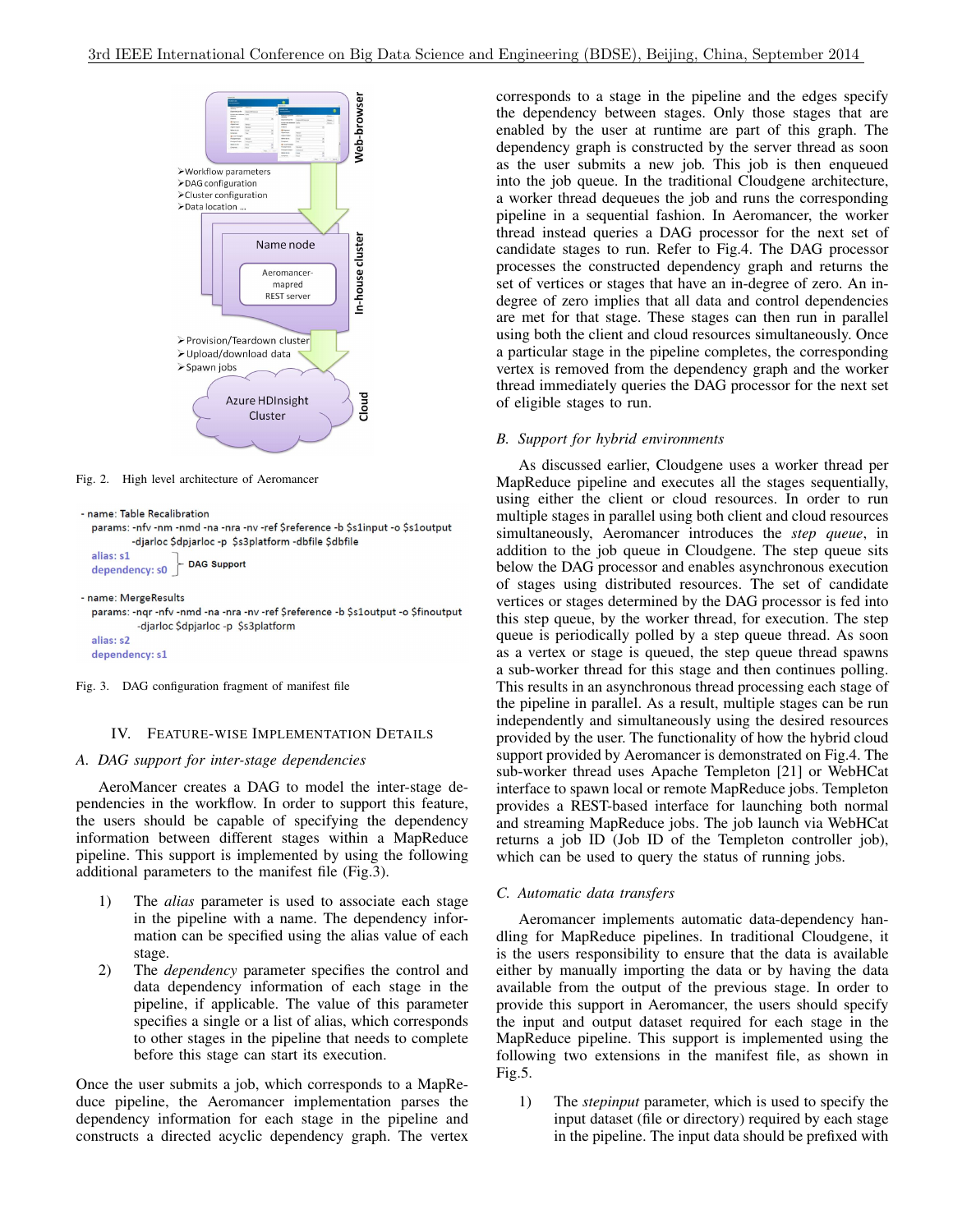

Fig. 4. DAG and Hybrid Support for Aeromancer

```
- name: Table Recalibration
 params: -nfv -nm -nmd -na -nra -nv -ref Sreference -h Ss1innut -o Ss1output
          -djarloc $dpjarloc -p $s3platform -dbfile $dbfile
 stepinput: $reference,$s1input,$dpjarloc,$dbfile
                                                      Data dependency support
 stepoutput: $s1output
- name: MergeResults
```

```
params: -nqr -nfv -nmd -na -nra -nv -ref $reference -b $s1output -o $finoutput
        -djarloc $dpjarloc -p $s3platform
stepinput: $reference,$s1output,$dpjarloc
stepoutput: $finoutput
```
Fig. 5. Fragment of manifest file with data-dependency configuration

the appropriate access scheme (hdfs or asv) based on where the data is currently available (HDFS or blob). Blob [22] is a storage service from Microsoft.

2) The *stepoutput* parameter, which is used to specify the output data (file or directory) produced by each stage in the pipeline. The output data gets automatically prefixed with the appropriate access scheme based on where stage is configured to run.

Aeromancer parses the *stepinput* and *stepoutput* values and initializes a global table with this information. This table contains the name of the data and the current location of the data (client, cloud or both). The sub-worker thread consults this table before launching the MapReduce job corresponding to a particular stage in the pipeline. Based on the execution location (either client or cloud) of a stage, the required dataset might be already available in the correct location or Aeromancer automatically transfers it to the correct location.

## *D. Intra-flow on-demand cluster provisioning on cloud*

Aeromancer provides the feature of per-stage on-demand cluster provisioning. The main driver behind Aeromancer is the Aeromancer-mapred server that runs in the client cluster and implements this feature. The number of datanodes to be provisioned can be passed as an input to the Aeromancer in-

| <b>Submit Job</b><br>Set all parameters. |                                                  |              | $\blacktriangleright$ |
|------------------------------------------|--------------------------------------------------|--------------|-----------------------|
| <b>MGIFKUUP HIPUU:</b>                   |                                                  |              |                       |
| Markdup Output:                          |                                                  |              |                       |
| Where to run:                            | Select a value                                   | $\checkmark$ |                       |
| Compress:                                | Select a value                                   | $\checkmark$ |                       |
|                                          | <b>Windows</b>                                   | $\checkmark$ |                       |
| Platform:                                |                                                  |              |                       |
| Number of<br>Datanodes:                  | $\Delta$<br>(Only for cloud) Delete the cluster? |              |                       |
| Table <sup>T</sup><br>Job jar file:      | Recalibration/UnifiedGenotyper/Merge Variant     |              | Browse                |
| Input:                                   |                                                  |              |                       |
| Output:                                  |                                                  |              |                       |
| Where to run:                            | Select a value                                   | $\check{}$   |                       |
| Compress:                                | Select a value                                   | $\checkmark$ |                       |

Fig. 6. Snapshot of Aeromancer's interface for on-demand provisioning

terface as shown on Fig.6. For each stage that the user chooses to run on cloud, Aeromancer runs Windows Powershell scripts to check if the cluster has already been provisioned on Azure HDInsight. If not, Aeromancer uses another Powershell script to provision the cluster of size given as an input by the user. Through its interface, Aeromancer also provides the choice of deleting the cluster after the stage has been executed. This feature has currently been implemented only for Microsoft Azure HDInsight and hence works only in Windows environment.

## *E. Facilitating easy debugging*

Aeromancer supports running the entire MapReduce pipeline using the local client resources before offloading it to the cloud. This is similar to the support offered by local Oozie runner. This feature ensures that the pipeline runs to completion without issues before provisioning cloud resources. A successful dry run before the actual execution is highly advantageous as it enables one to debug any library, conguration or data availability related issues locally before moving the computation to the cloud. Provisioning cloud resources and then debugging issues incurs unnecessary cost for idle resources.

#### *F. Variability of workflow execution*

With the existing design of Cloudgene, the execution of all stages in a MapReduce pipeline is mandatory. Moreover, the entire pipeline executes either on a private cluster or in a public cloud. Aeromancer provides user with the flexibility to enable/disable different stages in a MapReduce pipeline at runtime. In addition, it enables user to specify the execution location of each stage in the pipeline, either the client-cluster or cloud resources. The input data for a stage could either be the output of its previous stage or should be made available by the user in an appropriate location. This feature can be very useful when results of a particular stage are already known and someone wants to reuse them for downstream stages.

## *G. Plugin support*

Certain functionalities for instance data preprocessing before transfer which need not functionally be a part of a particular workflow but an additional feature of the framework,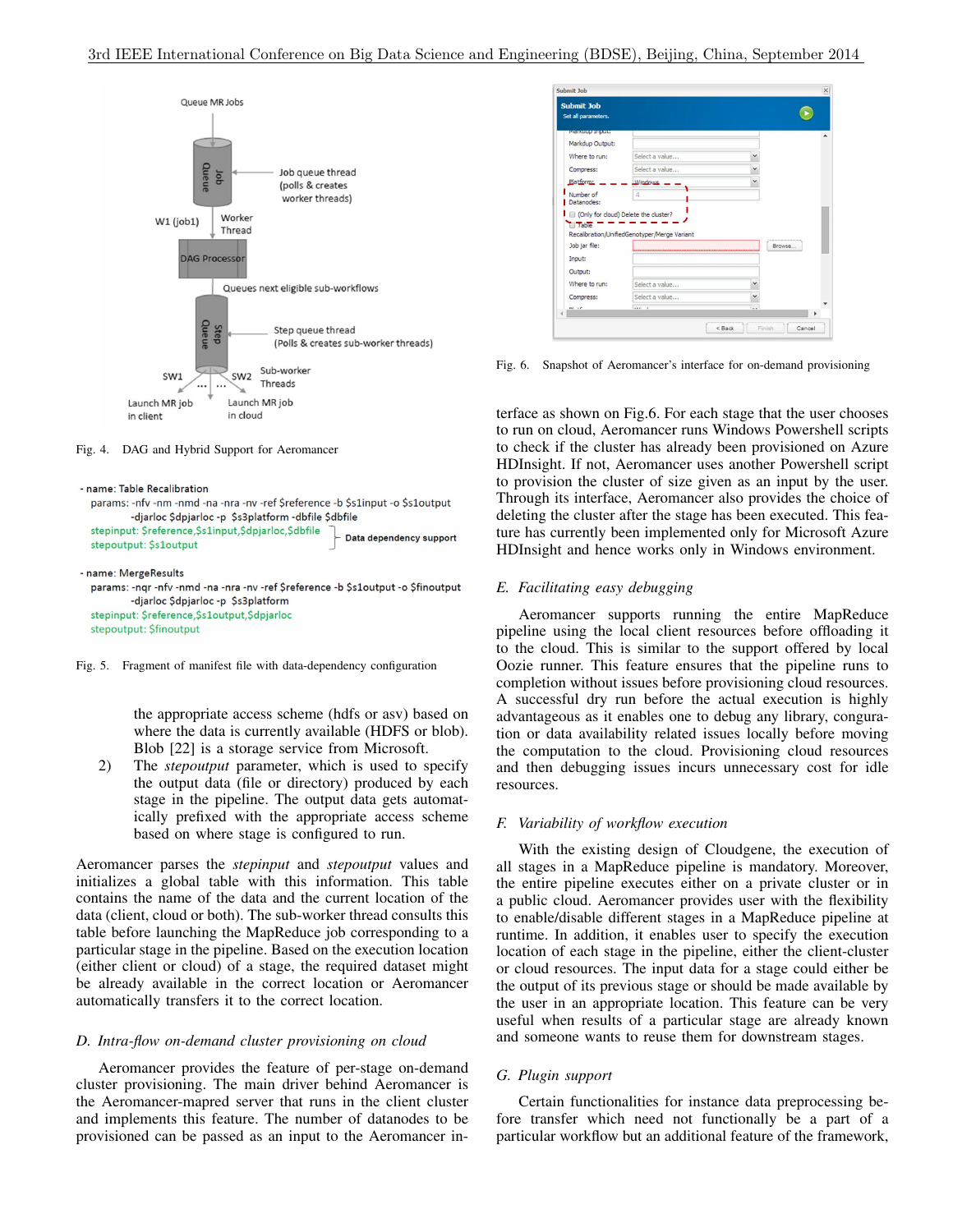

Fig. 7. Aeromancer data transfer flowchart

can be added as a plugin support. This can be achieved by having a common stub in the Aeromancer code with some common interfaces exported. These interfaces are implemented in specific libraries. For instance, to support data encryption and compression before transfer, the Aeromancer code will have stubs one for encryption/decryption and one for compression/decompression. User can have their own encryption/decryption or compression/decompression library linked to the framework. The modules from the user-specific library will automatically get invoked and will be used to transform the data before and reverse-transform after transfer happens. Implementation of this feature is currently under development.

## *H. Data transfer optimizations*

Aeromancer optimizes data transfers from client to cloud and vice versa using MapReduce. In addition, MapReduce can be used to optimize the user-defined transformations that are defined by plugins. Using MapReduce for data transfers and transformations results in higher utilization of cluster resources. It also gives us the aggregate bandwidth and aggregate processing capacity of the cluster to transfer and transform data, respectively. The algorithm is presented in the flowchart on Fig.7.

## V. CASE STUDY

We have tested the functionality of Aeromancer by integrating several MapReduce-based bioinformatics pipelines, as our group is most familiar with this area, but there are no reasons to limit the use of Aeromancer to bioinformatics only. The tests were carried using Microsoft Azure HDInSight as public cloud which is a PaaS-based big data solution powered by a Windows implementation of Apache Hadoop. HDInsight provides the flexibility of provisioning a cluster with as many datanodes as desired, each datanode being a Virtual Machine with 4 cores. For storing data on cloud, Windows Azure blob services was used [22]. Blob storage is a service for storing large amounts of unstructured data in the cloud accessed via http[s]. Data stored in blob storage containers is accessed using ASV URI (asv://) or WASB URI (wasb://).

For the in-house cluster two different environments were experimented upon: a Linux cluster with 8+1 nodes and a Windows cluster with a single-node Hadoop setup on a Windows



Fig. 8. SeqInCloud workflow

8 machine. The machine had Powershell installed and cmdlets were used to communicate and manage the HDInsight cluster on cloud.

Summarizing actions described in section 3 in order to create a workflow and manage it with Aeromancer one needs to (1) define each stage of the workflow as an independent Hadoop application, (2) create a YAML file with runtime configuration and cloud provider information, then (3) launch the GUI generated by Aeromancer based on the YAML file, (4) using the GUI choose i/o files and define parameters' values for the upcoming run, and (5) start the workflow.

# *A. Integrating SeqInCloud pipeline*

A major share of experiments was done using the SeqIn-Cloud [23] pipeline which is a highly scalable parallel implementation of a popular genetic variants discovery pipeline recommended by Broad Institute [24] and built with various analysis tools, including BWA [25], GATK [26] and Picard [27]. The choice of SeqInCloud for our experiments was biased by the fact that it is a multistage MapReduce pipeline with a good mix of inter-dependent and mutually-independent stages. SeqInCloud seamlessly integrates all the stages with Hadoop. SeqInCloud starts with the *Alignment* stage, which uses distributed implementation of BWA (Fig.8). The aligned reads are sorted, merged, and fed into a *Local Realignment* stage, which uses the RealignerTargetCreator and IndelRealigner walkers from GATK. This is followed by *Mark Duplicates*, *Count Covariates* and *Base Quality Recalibration with Genotyping* stages, which are responsible for the identification and filtering of structural variants. Finally, the found variants are combined in *CombineVariants* stage and distributed fragments with realigned reads are merged in one single file in *Merge Alignment Files* stage. The SeqInCloud pipeline takes FASTQ files with raw reads as an input and emits both structural variants in VCF format and analysis ready reads in BAM format as an output. SeqInCloud was run as a whole pipeline as well as in parts by selecting only certain stages. The *alignment* stage can be run separately using different choice of aligners and the SeqInCloud pipeline can be started by Aeromancer from the *Local Realignment* stage.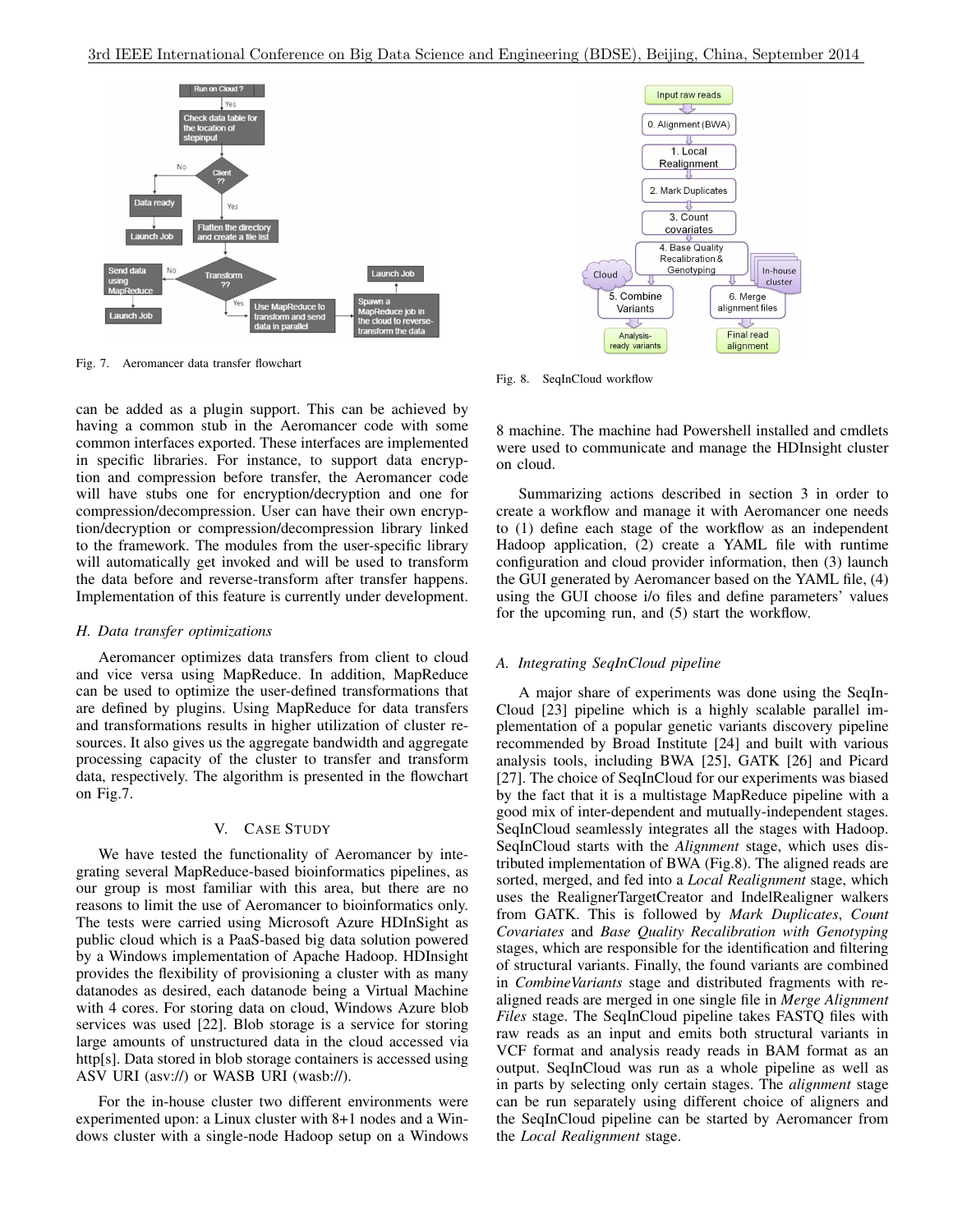| - name: Recalibration<br>alias: s1<br>dependency: none<br>runlocation: Client<br>stepinput: \$reference,\$s1input,\$dbfile,\$ipjar stepinput: \$reference,\$s1variantout,\$ipjar<br>stepoutput: \$s1mergeout, \$s1variantout | - name: Merge Variant<br>alias: s3<br>dependency: s1<br>runlocation: Cloud<br>stepoutput: \$s3out |
|------------------------------------------------------------------------------------------------------------------------------------------------------------------------------------------------------------------------------|---------------------------------------------------------------------------------------------------|
| - name: Merge BAM<br>alias: s2<br>dependency: s1<br>runlocation: Client<br>stepinput: \$reference,\$s1mergeout,\$ipjar<br>stepoutput: \$s2out                                                                                |                                                                                                   |

Fig. 9. A snippet of the manifest file for SeqInCloud. Fields: dependency for DAG support, runlocation for hybrid resources, stepinput and stepoutput for automatic data transferring

Described below is the exhibition of Aeromancer's features using SeqinCloud.

*1) On-demand provisioning:* Usually a cost of the cloud services is proportional to the number of CPU-hours, measured as wall time multiplied by the number of provisioned compute instances. Based on profiling the execution time of SeqInCloud stage by stage, we observed that the scalability of different stages varied significantly. For example, for input BAM file of size 840MB we found that the reasonable number of compute nodes to provision is: 1 node for stages 1, 5 and 6, 2 nodes for stage 2, and 5 nodes for stages 3 and 4. The resulting wall time was 73 minutes plus time for cluster re-provisioning, while it took 153 CPU-minutes. In comparison with running the stages using all the 5 nodes and consuming a 69 minutes of wall-time and 349 CPU-minutes, using only the reasonable number of nodes halved the paid CPU-minutes with a negligible increase in wall time.

*2) DAG and Hybrid Cloud Support:* The stages in SeqIn-Cloud are sequential in nature except the last stage where the merging of the BAM output (".bam" fragments) and merging of variant output (".vcf" files) can be run simultaneously. The merging of the BAM fragments is done by a single process that runs on the head node of the cluster. Moving this computation to the cloud does not help as the scale of the cluster is immaterial here. However, running the *Combine Variants* stage using large-scale resources like the cloud will be beneficial. This is a good example of hybrid resource usage as the merging of BAM fragments and merging of variant files will run simultaneously using both client and cloud resources. A snippet of the YAML file for this configuration is shown on Fig.9.

*3) Automatic Data-Dependency Handling:* Let us assume that the *Base Quality Recalibration and Genotyping* stage is configured to run using on-premise resources. The *Merge alignment files* step is configured to run using on-premise resources, and the *Combine variants* step is configured to run on cloud resources. As, shown in a snippet of the manifest file (Fig.9) input and output parameters for these stages, *stepinput* and *stepoutput* respectively, take values, which marked with a \$ sign from a user via the generated user interface. As described earlier Aeromancer parses the manifest file and initializes a global table. Initially, the global table looks as shown in Fig.10a. After stage s1 completes, the DAG processor returns s2, s3 as the candidate stages to run. As configured by user, s2 will be run on client resources and s3 on cloud resources. The data-dependency module parses *stepinput* and *stepoutput* parameters and triggers the data transfer as required. In our

| Name            | Location | Name                 | Location |
|-----------------|----------|----------------------|----------|
| Sreference      | Client   | Sreference           | Both     |
| \$s1input       | Client   | \$s1input            | Client   |
| <b>\$dbfile</b> | Client   | <b>Sdbfile</b>       | Client   |
| Sipjar          | Client   | <b>Sipjar</b>        | Both     |
| \$s1mergeout    | Client   | \$s1mergeout         | Client   |
| Ss1variantout   | Client   | <b>Ss1variantout</b> | Both     |
| \$s2out         | Client   | \$s2out              | Client   |
| \$s3out         | Cloud    | \$s3out              | Cloud    |
|                 |          |                      |          |

Fig. 10. a) Data-dependency table with the initial values; b) Data-dependency table after data transferring

case, the stage s2 has all the required data available at the client. But for stage s3, the input needs to be transferred to the cloud before the stage could run. The data-dependency module makes use of the MapReduce framework to transfer data in parallel to the cloud. After the completion of data transferring, the global table is changed as shown in Fig.10b.

### *B. Other workflows*

Aeromancer has also been experimented with two other popular bioinformatics workflows for genome assemly, namely Contrail [29] and CloudBrush [28].

Contrail uses Hadoop for *de novo* assembly of large genomes from short sequencing reads. *de novo* assemblers are usually memory and compute intensive. Contrail relies on Hadoop to iteratively transform an on-disk representation of the assembly graph, allowing an in depth analysis even for large genomes. Contrail workflow consists of several stages, but currently only three of them are available [30]: (1) Converting FastQ files into AVRO format files, (2) building the de Bruijn graph, (3) QuickMerge. Contrail has been successfully integrated in Aeromancer and tested on various sizes of input datasets. The second stage of Contrail ran into I/O failures when using multiple nodes, even when launching directly without Aeromancer, and this restricted us to provision only a single node. Aeromancer's on-demand provisioning feature was used to provision multiple nodes for first and third stages and a single node for second stage to complete the execution without failures. Some pre-processing stages, like extension of short reads and error correction may also be added to the *de novo* assembly pipeline with Aeromancer upon the availability of corresponding MapReduce implementations.

CloudBrush is a newer distributed genome assembler based on string graphs and MapReduce framework. Cloud-Brush workflow consists of two main phases, namely Graph Construction and Graph Simplification. Graph Construction includes four stages: (1) retaining non-redundant reads as vertices, (2) finding pairwise overlaps between reads, (3) edge adjustment and (4) reducing transitive edges. For Graph Simplification, (5) path compression, (6) tip and bubble removal, and (7) low coverage node removal stages are mandatory. In [28] it is noticed that Graph Construction phase takes significantly more time than Graph Simplification, but on the other hand with an increase in the number of nodes, the computation time of Graph Construction decreases substantially, while the Graph Simplification phase scales only slightly. On-demand provisioning feature of Aeromancer allows one to choose only